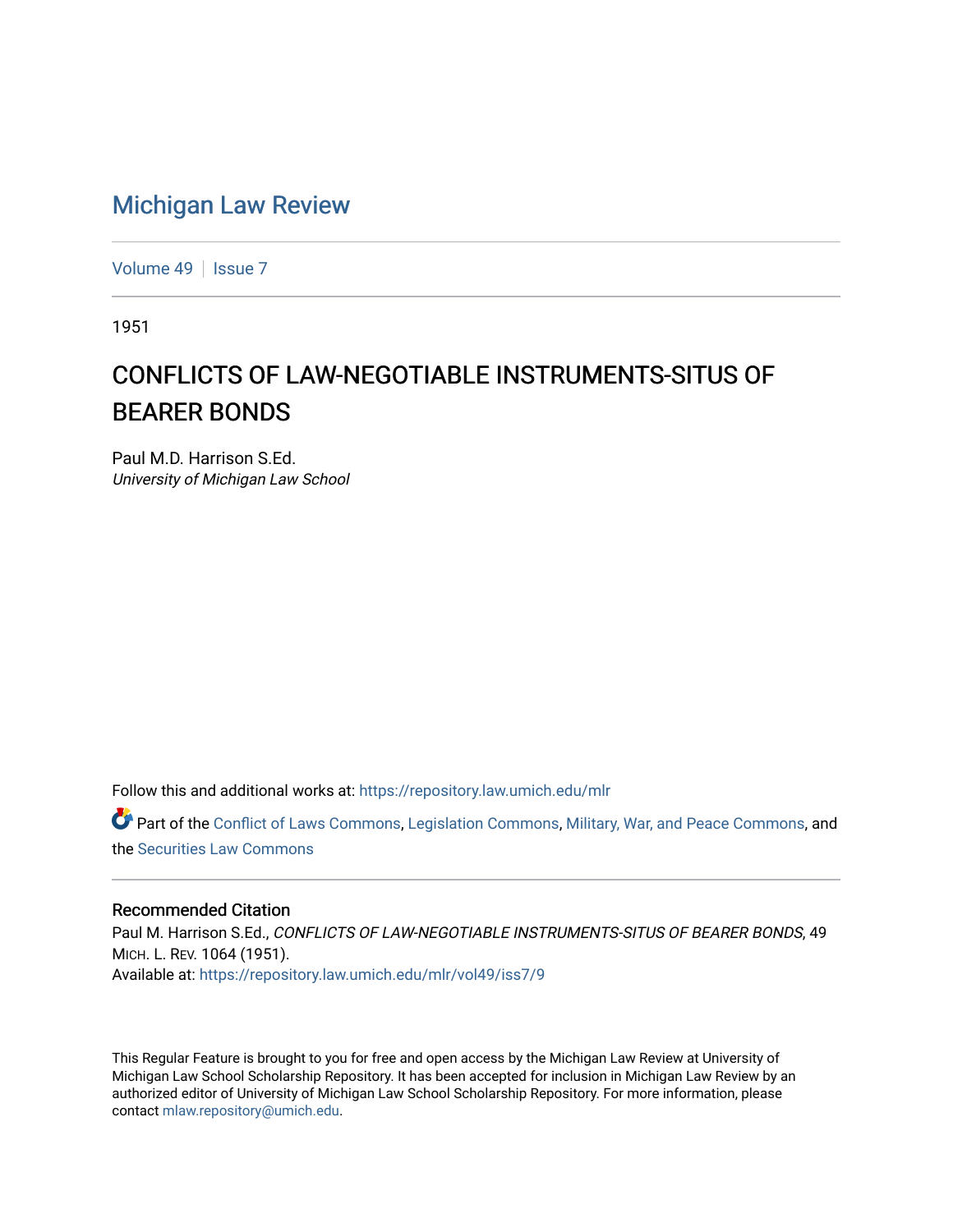CoNFLICTS OF LAw-NEGOTIABLE INsTRuMENTs-Srrus OF BEARER BoNDs  $-Bv$  a Vesting Order,<sup>1</sup> the Alien Property Custodian vested in the Attorney General property of an enemy alien which consisted of a "certain debt or other obligation" underlying bonds issued by the defendant corporation. The defendant corporation was ordered to cancel the said bonds and deliver the proceeds of the redemption and accrued interest to the Attorney General. Upon the trial of the action brought by the Attorney General to enforce these demands, it appeared in evidence that the bond certificates had last been located in the Russian sector of Berlin, Germany, and were there seized by the occupying authorities. In finding for the defendant, the court *held* that the statutory<sup>2</sup> and administrative<sup>3</sup> authority for the Vesting Order extended only to property within the jurisdiction of the United States. The vesting of the obligation of the bonds in controversy was not authorized, since the bond obligation is at the same place as the certificate. *McGrath v. Cities Service* Co., (D.C. N.Y. 1950) 93 F. Supp. 408.

The problem of locating the situs of the obligation underlying a bearer bond has been presented in a variety of situations which have confronted American courts. A review of case authority indicates a lack of consistency in the conclusions which are reached. The necessity for determining situs has arisen in cases concerning administration of estates when the domicile of the deceased is in one state and the bond certificate located in another. In determining which state should have jurisdiction to deal with the bond, the courts generally have held that the state where the certificate is located shall have the authority of administering the bond as part of the decedent's estate.4 Again, in suits brought to attach bonds or to secure writs of execution against them,<sup>5</sup> the courts normally will hold that the obligation is at the location of the certificate, but it is difficult *to* characterize the decisions accurately because of the part state statutes play in the court's determination.6 Situs of the obligation must also be determined when there is a quasi in rem suit brought against the certificate with the intent of reaching the bond obligation without personal service on the obligor or the

I Vesting Order 12960, executed March 11, 1949.

2 The statutory authority provides for the vesting of property "subject to the jurisdiction of the United States." 55 Stat. L. 839 (1942), 50 U.S.C.A. App. §5 (b)(l) (1950).

<sup>3</sup>The applicable Executive Order is number 9095, which provides that property may be vested which is "within the United States." 50 U.S.Q.A. App. §6 (note) (1950).

<sup>4</sup>A discussion of the problems involved, and an extensive citation of authority, may be found in GOODRICH, CONFLICTS OF LAW, 3d ed., 541 (1949). Also, Goodrich, "Problems of Foreign Administration," 39 HARv. L. REv. 797 at 802 (1926); Buchanan and Myers, "The Administration of Intangibles in View of First National Bank v. Maine," 48 HARv. L. REv. 911 (1935).

<sup>5</sup>DeBeam v. Prince DeBeam, 115 Md. 668, 81 A. 223 (1911); Husband v. Linehan, 168 Ky. 304, 181 S.W. 1089 (1916); Cassidy v. Ellerhorst, llO Ohio St. 535, 144 N.E. 252 (1924).

<sup>6</sup> The influence of statutes may be seen in Jordin v. Lavin, 319 Mass. 362, 66 N.E. (2d) 41 (1946). Reference was made to the role of statutes in Blodgett v. Silberman, 277 U.S. 1, 48 S.Ct. 410 (1928).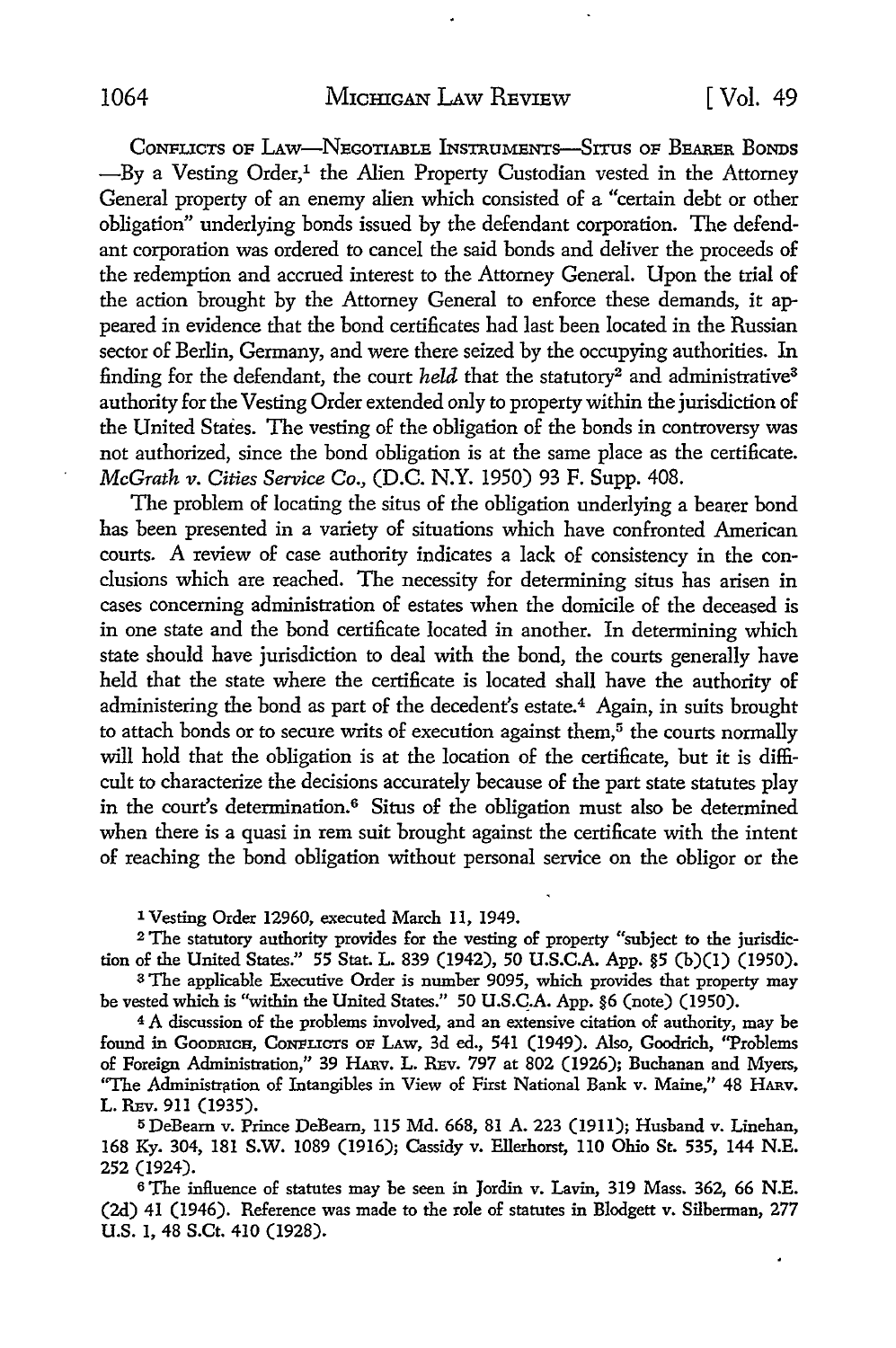owner of the bond.7 Judge Hand, in defining "goods" under the Fair Labor Standards Act, found it necessary to locate the obligation of a bond, and in doing so, he held that the obligation should be considered the certificate itself.8 A dispute about situs may be raised in the case of a lost or stolen bond,9 or in connection with the legal consequences of altering a bond certificate.10 Undoubtedly, the greatest concern with the problem of situs has been in the field of taxing intangibles.11 The United States Supreme Court, with Justice Holmes as the leading exponent, held for some time that the state where the certificate was located was the proper state to impose the intangibles tax.<sup>12</sup> Eventually this view was overruled in favor of the view that the bonds are "in their essence only evidences of debt."13 Analysis of the decisions indicates that the court's conclusion as to the situs of the obligation will depend in part on the purpose for which the determination is made.14 The Court may be inclined to look at the bond in a business sense and say that the certificate embodies the obligation, or it may liken the bond to an ordinary chose in action and hold that it is a mere symbol or evidence of the obligation. Since the purpose for which the determination is made bears substantially on the analysis to be applied, it is necessary to determine whether, in relation to the purpose and scope of the Trading with the Enemy Act, it would be better to place the obligation at the situs of the certificate or at the situs of the obligor. The Trading with the Enemy Act was adopted as a means of weakening the financial position of enemy nations as much as possible, and the scope and character of the act has been considered broad and all-

<sup>7</sup>Von Hesse v. Mackaye, 55 Hun. 365, 8 N.Y.S. 894 (1890). Cf. First Trust Co. of St. Paul v. Matheson, 187 Minn. 468, 246 N.W. 1 (1932).

8 "Bonds have never been considered only as evidences of obligations; from the earliest times they have been treated as the very obligations, and that notion persists." Bozant v. Bank of New York, (2dCir. 1946) 156 F. (2d) 787 at 790.

<sup>9</sup> 1 QUINDRY AND FEILCHENFELD, BONDS AND BONDHOLDERS, RIGHTS AND REMEDIES §167 (1934).

10 See 6 WILLISTON, CoNTRAars 5311 (1938) for a discussion of this phase of the problem.

<sup>11</sup> I BEALE, CONFLICTS OF LAW 573 (1935); GOODRICH, CONFLICTS OF LAW, 3d ed., 128 (1949); note, "Taxation, The Tangibles-Intangibles Distinction," 25 hm. L. J. 382 (1950).

12 Justice Holmes stated, "Bonds and negotiable instruments are more than merely evidences of debt. The debt is inseparable from the paper which declares and constitutes it, by a tradition which comes down from more archaic conditions," Blackstone v. Miller, 188 U.S. 189 at 206, 23 S.Ct. 277 (1902). Also, see United States Fidelity Co. v. RieHer, 239 U.S. 17, 36 S.Ct. 12 (1915).

13 Blodgett v. Silberman, supra note 6; Baldwin v. Missouri, 281 U.S. 586, 50 S.Ct. 436 (1930); Farmers Loan Co. v. Minnesota, 280 U.S. 204, 50 S.Ct. 98 (1930), overruling Blackstone v. Miller, 188 U.S. 189, 23 S.Ct. 277 (1903). See 1 PAUL, FEDERAL ESTATE AND GrFT TAXATION §§2.08 and 2.09 (1942, 1946 Supp.); Brown, "The Present Status of Multiple Taxation of Intangible Property," 40 MrcH. L. REv. 806 (1942). 14 The United States Supreme Court, while rejecting for the purpose of taxation the

principle that the obligation was with the certificate, admitted that ''bonds often are so treated." Blodgett v. Silberman, supra note 6.